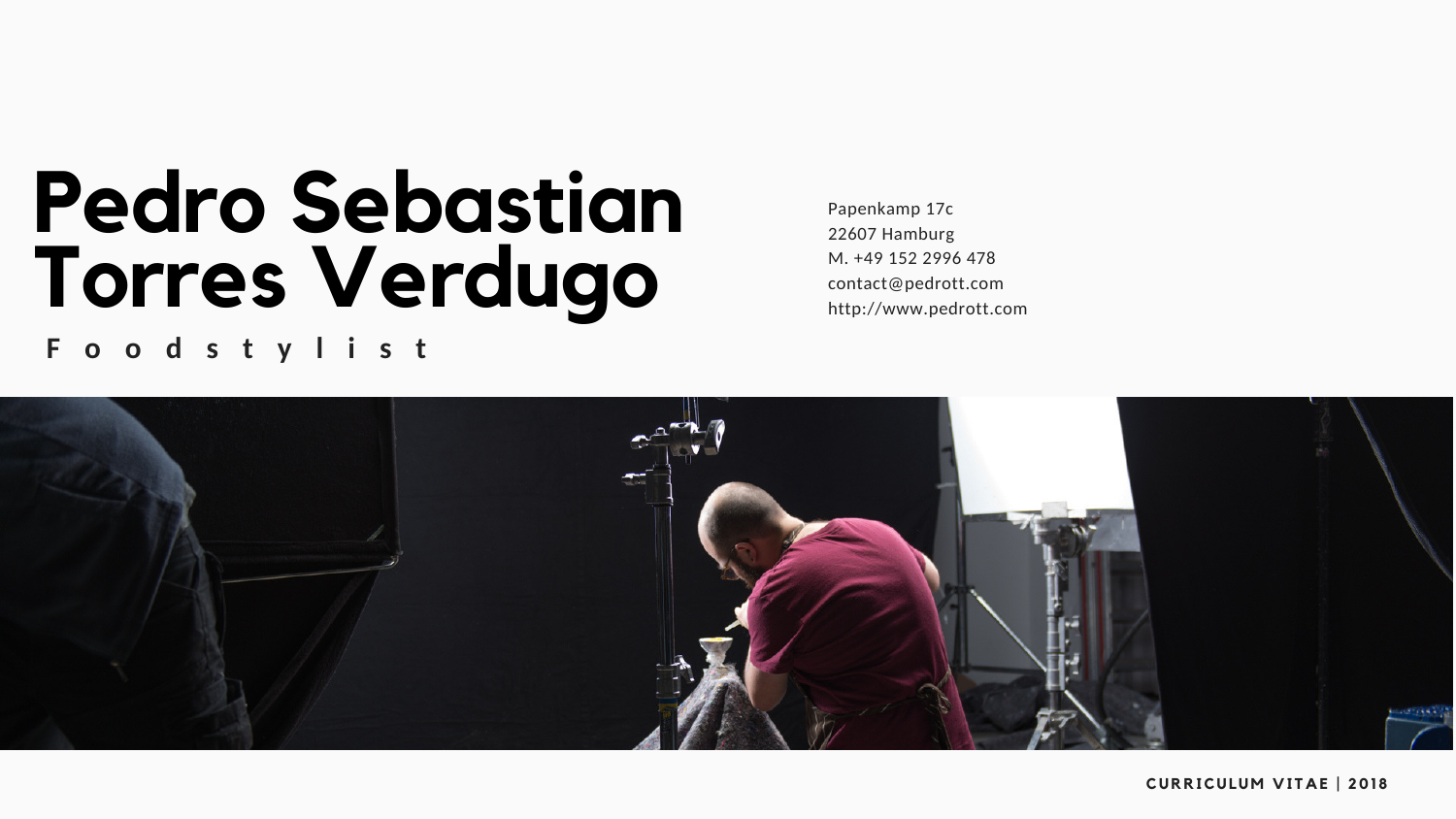### **F o o d s t y l i s t E x p e r i e n c e**

#### **2 0 1 8 - 2 0 1 5**

- Photo Catalog "Obi" / Play Hamburg

| - Photo Catalog Obi / Play Hamburg                                                   |                        |
|--------------------------------------------------------------------------------------|------------------------|
| - Photo Catalog "Toom" / Die Kameradinen                                             |                        |
| - TVC "C&A- Xmass" / Soup Films                                                      |                        |
| - Cookbook "Tajine Kochbuch" / Editorial - ZS Verlag / Claudia Seifert & Anke Schutz | - Photo (              |
| - TVC "KFC - Chizza" / e+p Films / Laurent Overmans                                  |                        |
| - TVC "Zott - Primo Poland" / Foodstudio Weymann                                     |                        |
| - Video Shooting "Red Lobster" / BLM / Foodstudio Weymann                            |                        |
| - Photo Catalog "Givaudan" / Thilo Mueller / Claudia Seifert                         | - Cookbook "Franze     |
| - TV Advertisement "Mc Donalds" / E+P Films / Christoph Hoefs                        | - Cookbook "Die        |
| - Photo Catalog "Bio-Lokal Wetteraukreis"                                            | - Ir                   |
| - Photo shooting "Heyligenstaedt"                                                    | - Allos - Vita Korn An |
| - Cookbook "Süßkartoffeln" / Gräfe und Unzer / Anke Schütz / Claudia Seifert         |                        |
| - Cookbook "Die Ernährungsdocs" / Editorial - ZS Verlag / C. Timmann / C. Seifert    |                        |
| - Internet Advertisement "About you" / Foodstudio Weymann                            |                        |
| - TVC "Wagner" / E+P Films / Foodstudio Weymann                                      | - "Ta                  |
| - TVC "Delivery Hero Food Panda" / Mr Bob Films / Foodstudio Weymann                 | - Tch                  |
| - TVC "Maggi" / E+P Films / Foodstudio Weymann                                       |                        |
| - TVC "Rügenwalder" / E+P Films / Frank Weymann                                      |                        |
| - Photo Catalog "Block Menü GmbH" / Foodstudio Weymann                               |                        |
| - TVC "Siemens" / Optix / Foodstudio Weymann                                         |                        |
| - Internet Advertisement "Delivery Hero" / Mr Bob Films/ Foodstudio Weymann          |                        |
| - TVC "Müllers Mühle" / Pellybay / Foodstudio Weymann                                |                        |
| - Live stand "Internorga / Party Rent"                                               |                        |

Catalog "Marktkauf" / Die Kameradinnen / Foodstudio Weymann - TVC "ZDF" / Foodstudio Weymann

- TVC "Penny" / e+p Films / Frank Weymann

- TVC "McDonalds - Wild Küche" / L&M / Frank Weymann

ellii kocht sich leicht"/Editorial -ZS Verlag/ C. Timmann/ C. Seifert Ernährungsdocs" / Editorial - ZS Verlag / C.Seifert / C. Timmann

- Photo Catalog "Schoenwald - Islands" / Claudia Seifert hternet Advertisement "Shell - Nick Heidfeld" - / Frank Weymann maranth Muesli- Photo shoot - Thilo Müller- Lidl, Santa Clara -TV Spot - Frank Weymann

- HOMANN "Veggie Fleischsalat", TV spot - with Frank Weymann - "Die Ernährungsdocs" - Recipe book / Editorial - ZS Verlag

ang og Tare", Recipe book - Recipe development - Claudia Seifert hibo "Backen & Dekorieren", Videos & Catalogue - Claudia Seifert

- Givaudan - Catalog - Claudia Seifert & Thillo Müller

- Rustipani - Packaging Shoot - Weymann Studio

- "Detox ganz grün", Recipe book TRIAS - Photo/Anke Schütz

- Master Chef Chile, TV spot